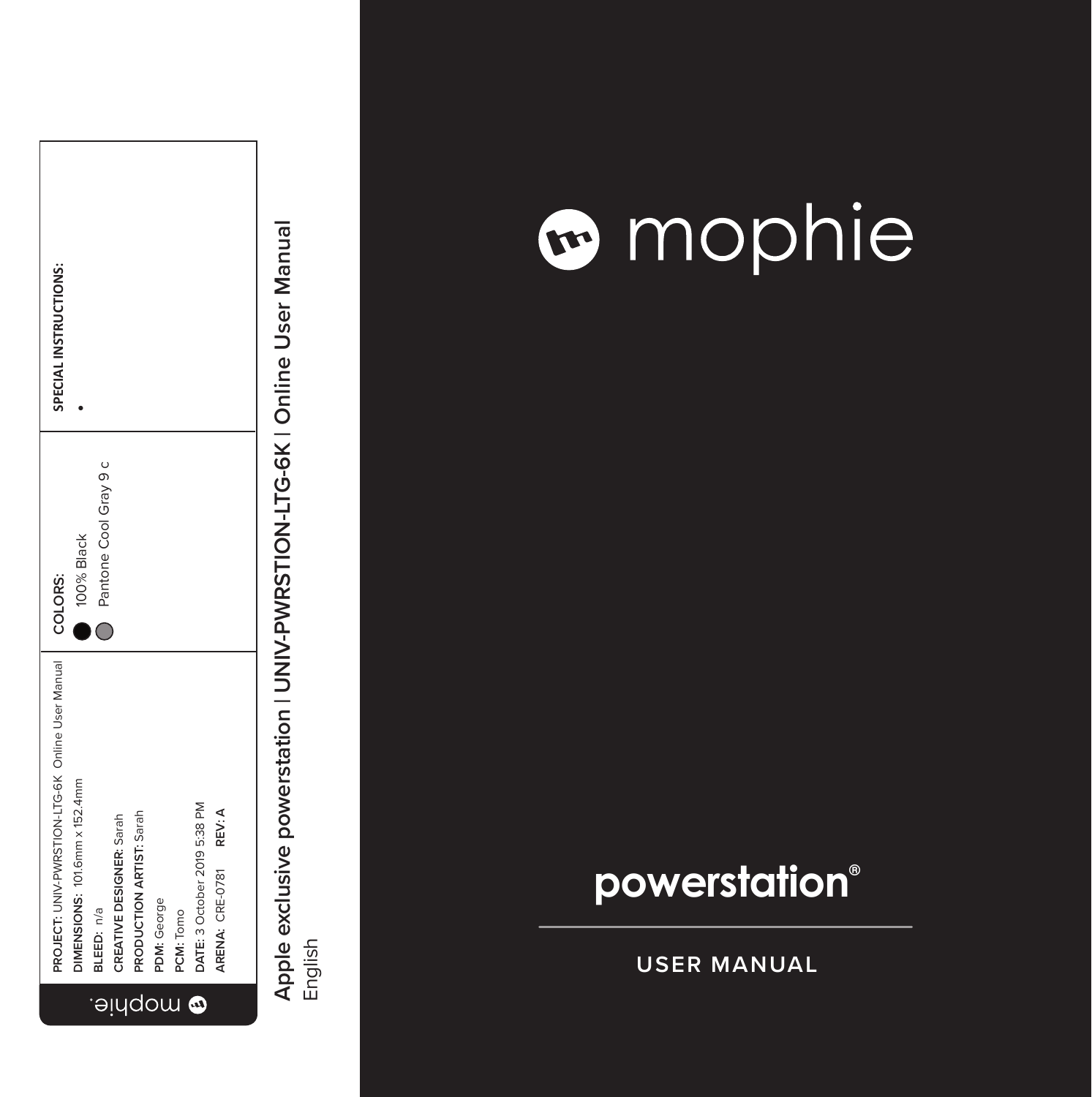

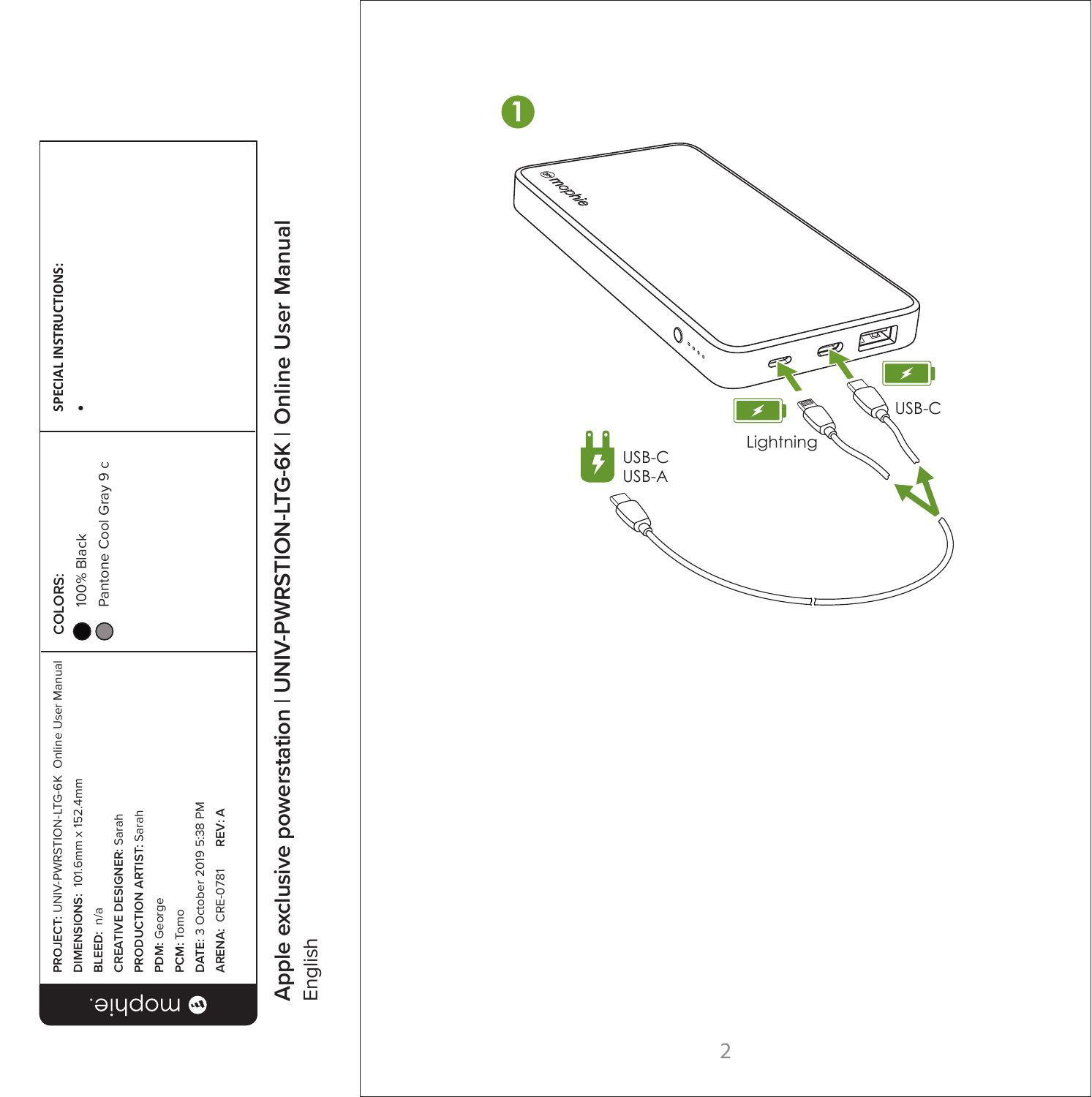

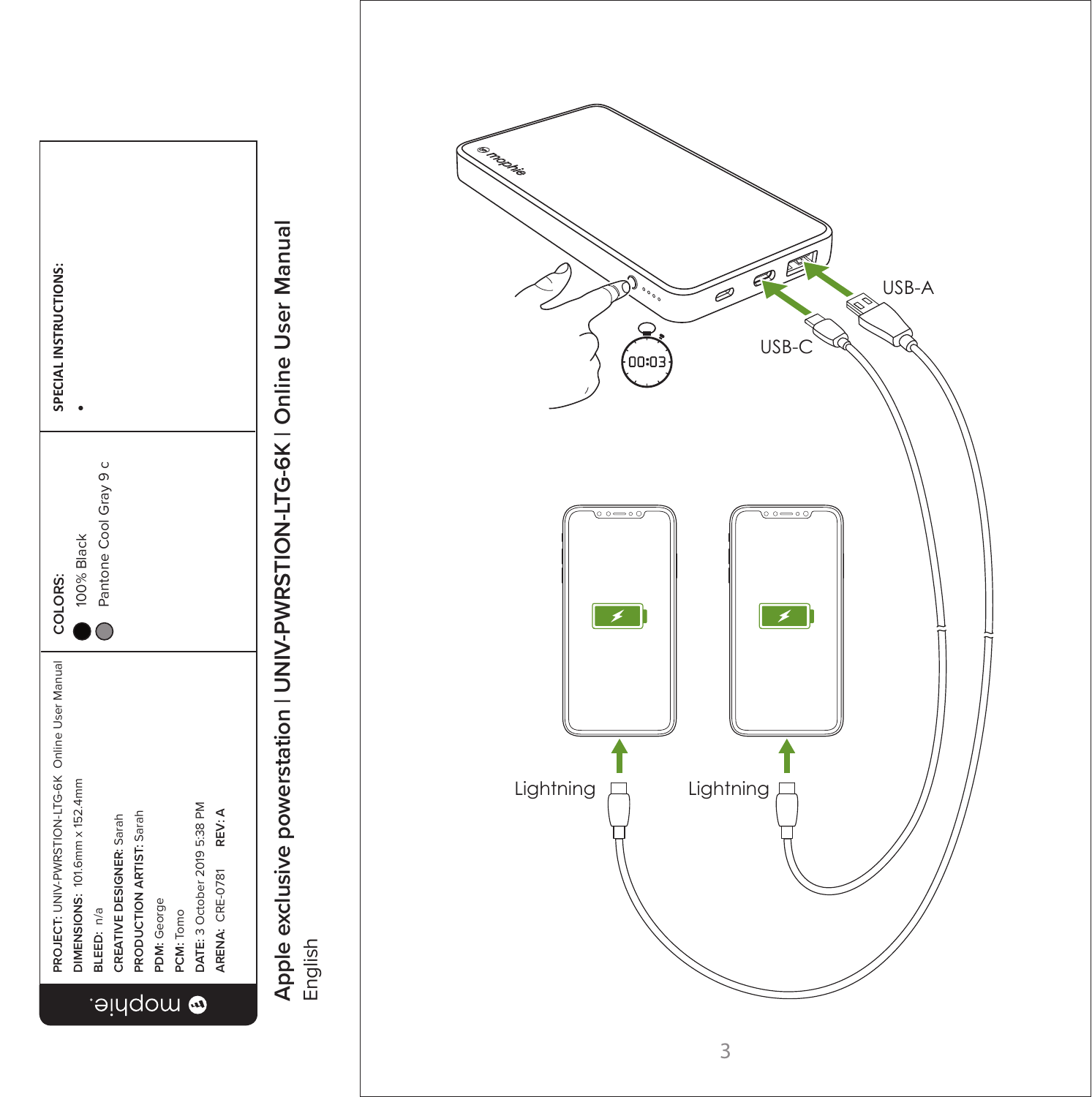

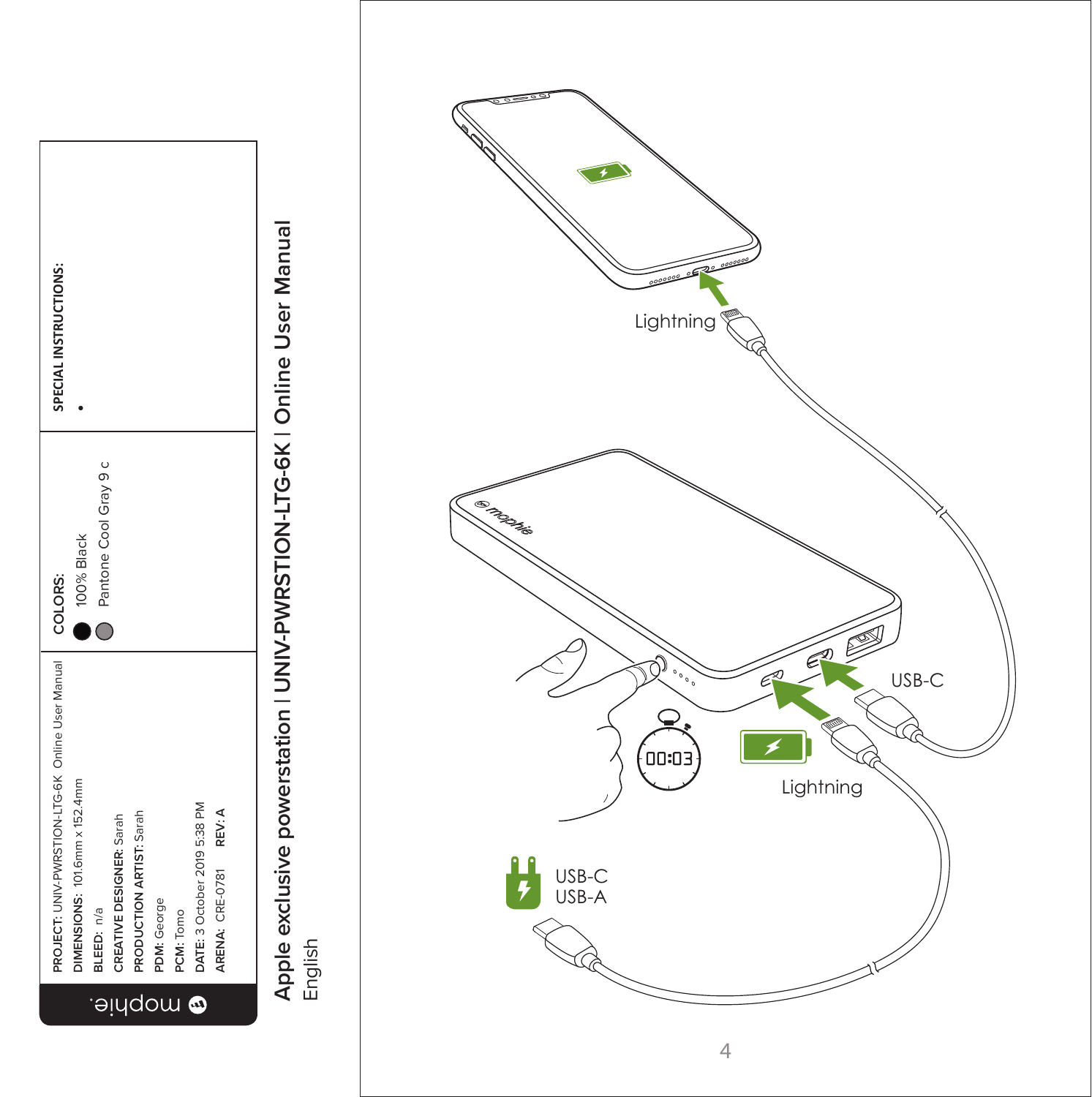

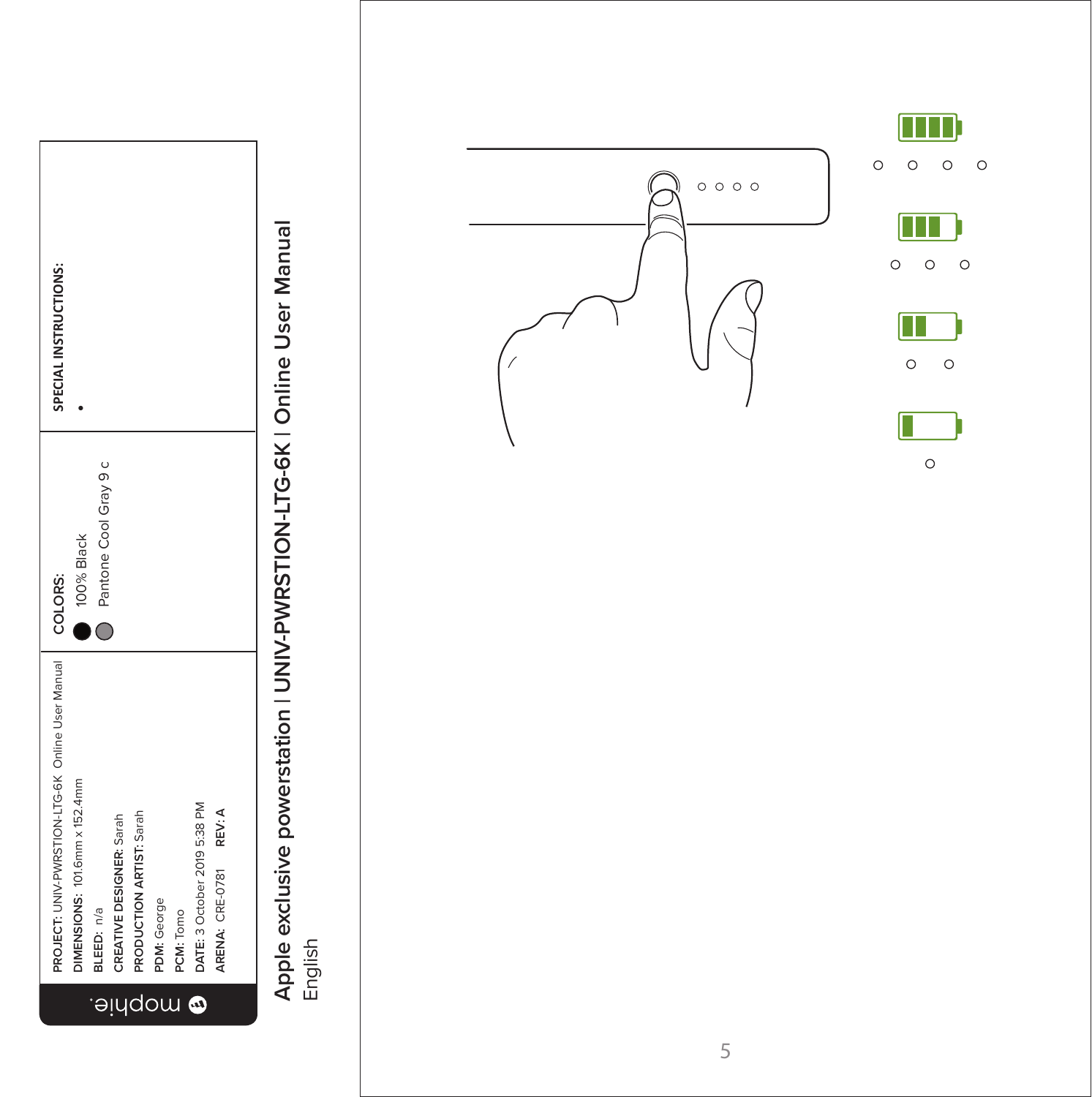

EN

#### **Warranty**

At mophie, we are dedicated to making the best quality products. To back this up, this product is warranted for 2 years. For full details regarding warranty terms and exclusions, please visit: mophie. com/warranty. This warranty does not affect any statutory rights that you may be entitled to. Keep a copy of your purchase receipt as proof of purchase. Be sure to register your product at mophie.com.

#### **Exclusions & Limitations**

Except for the limited warranty expressly set forth or to the extent restricted or prohibited by applicable law, mophie expressly disclaims any and all other warranties express or implied, including any warranty of quality, merchantability, or fitness for a particular purpose, and you specifically agree that mophie shall not be liable for any special, incidental, indirect, punitive, or consequential damages for breach of any warranty of any type on any mophie product. In addition to and without limiting the generality of the foregoing disclaimers, the limited warranty does not, under any circumstances, cover the replacement or cost of any electronic device or personal property inside or outside of the mophie product.

You may have additional warranty rights depending on your country, state, or province. Further, some countries,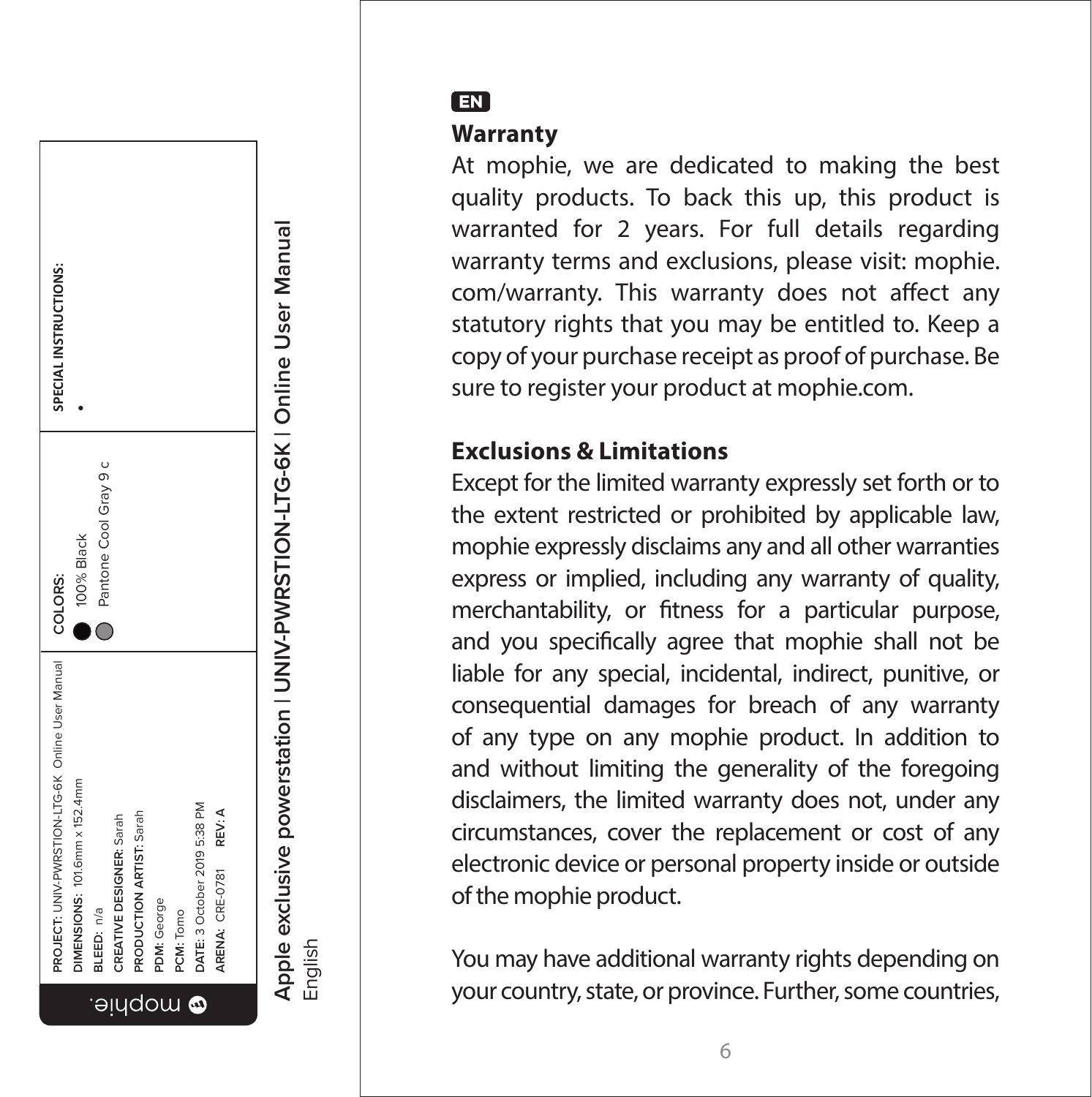

states, and provinces do not allow the exclusion or limitation of incidental or consequential damages or exclusions or limitations on the duration of implied warranties, so the above may not apply to you. If any provision of the warranty is found unlawful, void, or unenforceable, that provision shall be deemed severable and shall not affect any remaining provision.

#### **Customer Service**

Telephone: 1-888-8mophie (1-888-866-7443) International: +1 (269) 743-1340 Web: www.mophie.com/cs

#### **IMPORTANT SAFETY INSTRUCTIONS**

#### **Warning**

Read all instructions and warnings prior to using this product. Improper use of this product may result in product damage, excess heat, toxic fumes, fire or explosion, for which damages you ("Purchaser"), and not mophie llc ("Manufacturer") are responsible.

- **EX** Before using your powerstation portable battery for the first time, fully charge it (so that pressing the charge status button lights all 4 status LEDs).
- **Let** Do not store device in high-temperature environment, including heat caused by intense sunlight or other forms of heat. Do not place device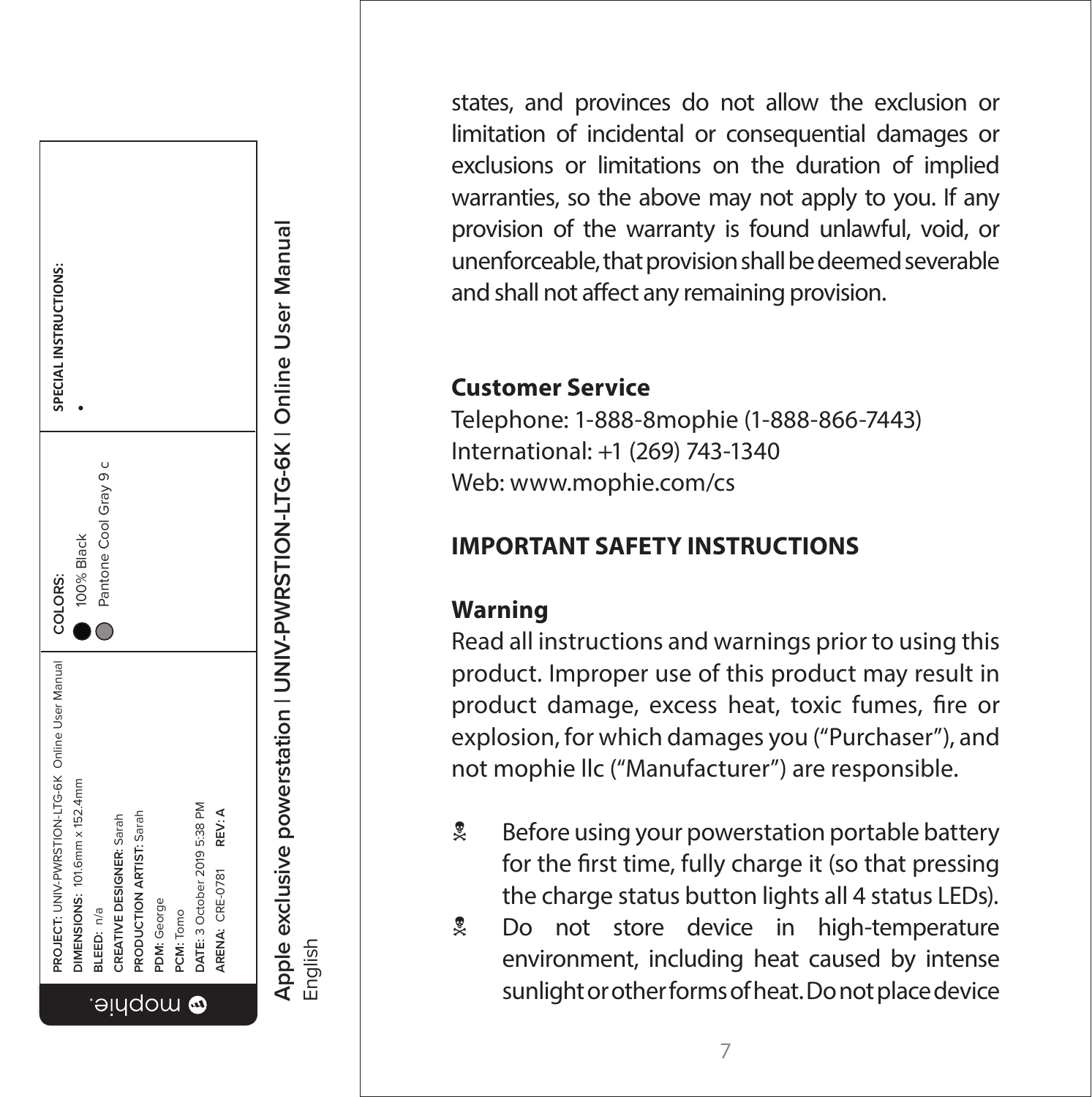SPECIAL INSTRUCTIONS: **SPECIAL INSTRUCTIONS:** •Ō Pantone Cool Gray 9 c Pantone Cool Gray 9 100% Black 100% Black **COLORS:**  COLORS:  $\bullet$   $\circ$ Online User Manual **PROJECT:** UNIV-PWRSTION-LTG-6K Online User Manual PROJECT: UNIV-PWRSTION-LTG-6K DIMENSIONS: 101.6mm x 152.4mm **DIMENSIONS:** 101.6mm x 152.4mm DATE: 3 October 2019 5:38 PM **DATE:** 3 October 2019 5:38 PM **PRODUCTION ARTIST: Sarah** REV: A **ARENA:** CRE-0781 **REV: A** CREATIVE DESIGNER: Sarah **PRODUCTION ARTIST:** Sarah **CREATIVE DESIGNER:** Sarah ARENA: CRE-0781 George **PDM:** George Tomo BLEED: n/a **BLEED:** n/a **PCM:** Tomo PDM: PCM: aludow @

Apple exclusive powerstation | UNIV-PWRSTION-LTG-6K | Online User Manual **Apple exclusive powerstation | UNIV-PWRSTION-LTG-6K | Online User Manual** English in fire or other excessively hot environments. Exposure to fire or temperature above 212°F (100°C) may cause explosion.

- **A** This product should be operated only in openair conditions. It should not be operated in an enclosed, unventilated space such as a carrying bag, pocket, purse or bedding. Failure to follow these instructions may damage the product by overheating.
- $\frac{1}{2}$  Be cautious of drops, bumps, abrasions, or other impacts to this product. If there is any damage to the product such as dents, punctures, tears, deformities, or corrosion due to any cause, discontinue use. Contact Manufacturer or dispose of it in an appropriate manner at your local battery-recycling center.
- $\stackrel{\bullet}{\sim}$  Do not expose the portable battery to rain or snow.
- **No not use the portable battery in excess of its** output rating. Overloading outputs above rating may result in a risk of fire or injury to persons.
- **2** Do not disassemble this product or attempt to re-purpose or modify it in any manner.
- $\stackrel{\bullet}{\sim}$  Do not attempt to replace any part of this device.
- $\frac{1}{2}$  For questions or instructions for the various ways to charge this device, refer to the illustrations in this quick-start guide.
- **E** Use of a power supply or charger not recommended or sold by mophie may result in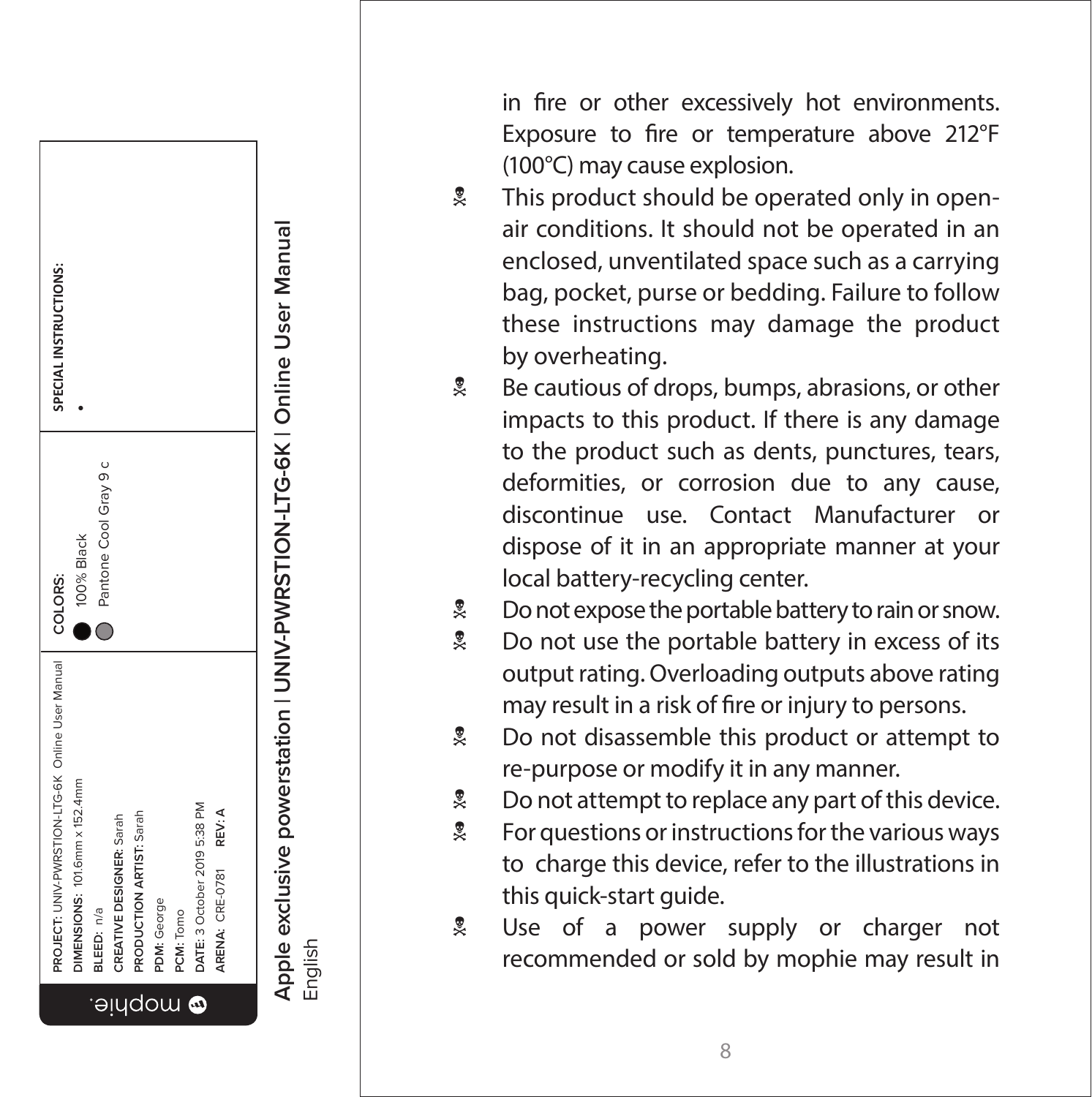SPECIAL INSTRUCTIONS: **SPECIAL INSTRUCTIONS:** •Ō Pantone Cool Gray 9 c Pantone Cool Gray 9 100% Black 100% Black **COLORS:**  COLORS:  $\bullet$ Online User Manual **PROJECT:** UNIV-PWRSTION-LTG-6K Online User Manual PROJECT: UNIV-PWRSTION-LTG-6K DIMENSIONS: 101.6mm x 152.4mm **DIMENSIONS:** 101.6mm x 152.4mm DATE: 3 October 2019 5:38 PM **DATE:** 3 October 2019 5:38 PM REV: A **RODUCTION ARTIST: Sarah ARENA:** CRE-0781 **REV: A** CREATIVE DESIGNER: Sarah **PRODUCTION ARTIST:** Sarah **CREATIVE DESIGNER:** Sarah ARENA: CRE-0781 PDM: George **PDM:** George PCM: Tomo BLEED: n/a **BLEED:** n/a **PCM:** Tomo aludow @

**Apple exclusive powerstation | UNIV-PWRSTION-LTG-6K | Online User Manual** Apple exclusive powerstation | UNIV-PWRSTION-LTG-6K | Online User Manual<br>English

a risk of fire or injury to persons.

- If this device is accessible to or may be used by a minor, purchasing adult agrees to be solely responsible for providing supervision, instruction, and warnings. Purchaser agrees to defend, indemnify, and hold Manufacturer harmless for any claims or damages arising from unintended use or misuse by a minor.
- $\stackrel{\bullet}{\sim}$  All products have gone through a thorough quality assurance inspection. If you find that your device is excessively hot, is emitting odor, is deformed, abraded, cut, or is experiencing or demonstrating an abnormal phenomenon, immediately stop all product use and contact Manufacturer.
- **A** Never dispose of batteries in the garbage. Disposal of batteries in the garbage is unlawful under state and federal environmental laws and regulations. Always take used batteries to your local battery-recycling center.
- $\frac{1}{2}$  Switch off the portable battery when not in use. The portable battery will automatically switch off when disconnected from a device.

#### **SAVE THESE INSTRUCTIONS**

#### **Legal**

This product is meant for use only in conjunction with the appropriate device. Please consult your device packaging to determine whether this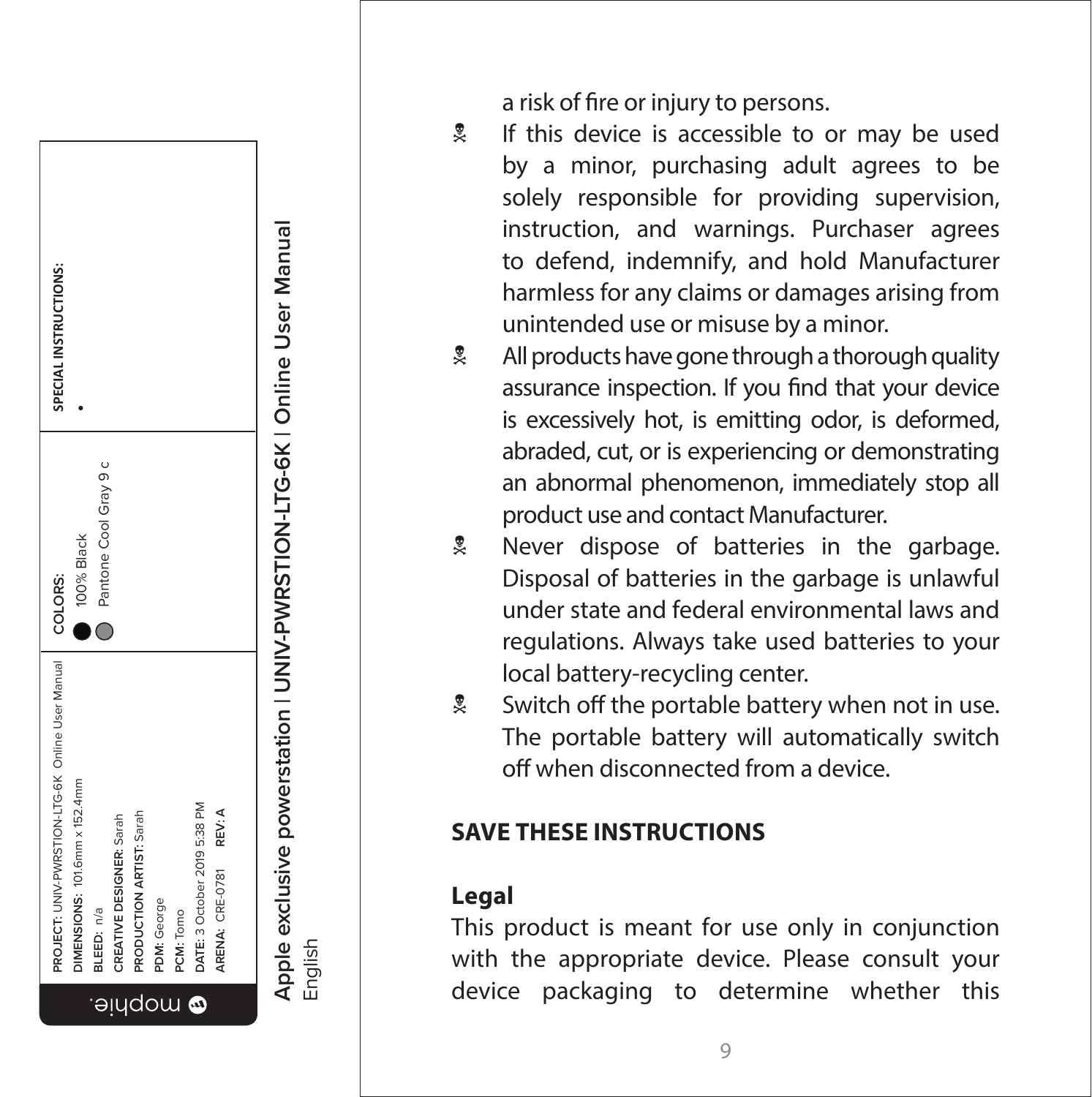

product is compatible with your particular device. Manufacturer is not responsible for any damages to any device incurred through the use of this product.

Manufacturer shall not in any way be liable to you or to any third party for any damages you or any third party may suffer as a result of use, intended or unintended, or misuse of this product in conjunction with any device or accessory other than the appropriate device for which this product is designed. Manufacturer will not be responsible for any damages you or any third party may suffer as a result of misuse of this product as outlined above. If you are responsible for product use with an unintended device and damages result from such use, you agree to indemnify Manufacturer for any resulting injuries to any third part(ies).

mophie, powerstation, Stay Powerful, Power for all, the five-circles design, and the mophie logo are trademarks of mophie inc. Apple, iPhone and Lightning are trademarks of Apple Inc., registered in the U.S. and other countries. The trademark "iPhone" is used in Japan with a license from Aiphone K.K. Use of the Made for Apple badge means that an accessory has been designed to connect specifically to the Apple product(s) identified in the badge, and has been certified by the developer to meet Apple performance standards. Apple is not responsible for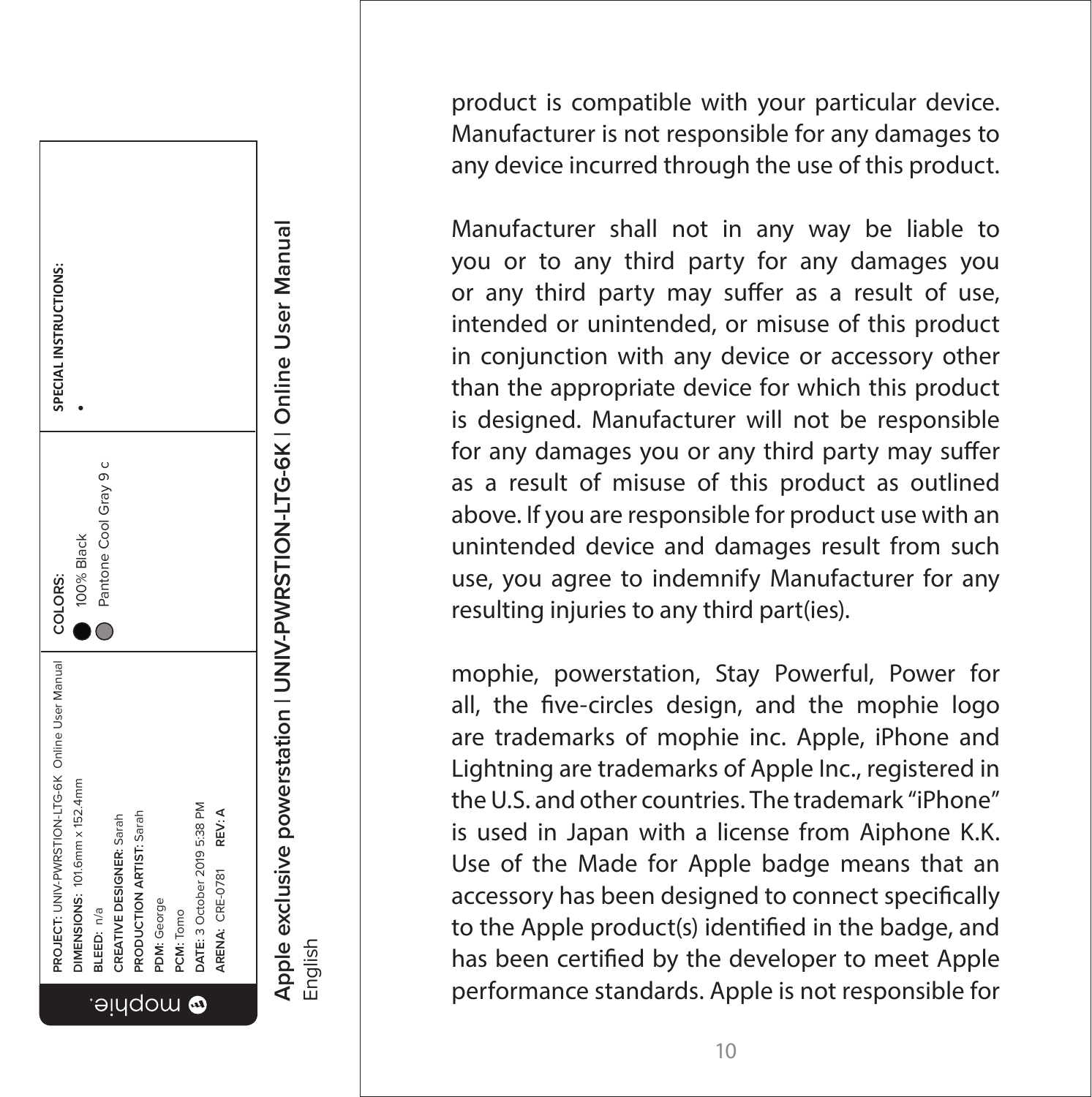

the operation of this device or its compliance with safety and regulatory standards. Please note that the use of this accessory with an Apple product may affect wireless performance. USB-C is a trademark of USB Implementers Forum. All rights reserved. Patents: mophie.com/patents.

This device complies with part 15 of the FCC Rules and RSS-Gen of IC Rules. Operation is subject to the following two conditions: (1) This device may not cause harmful interference, and (2) this device must accept any interference received, including interference that may cause undesired operation.

NOTE: This equipment has been tested and found to comply with the limits for a Class B digital device, pursuant to part 15 of the FCC Rules. These limits are designed to provide reasonable protection against harmful interference in a residential installation. This equipment generates, uses, and can radiate radio frequency energy and, if not installed and used in accordance with the instructions, may cause harmful interference to radio communications. However, there is no guarantee that interference will not occur in a particular installation.

If this equipment does cause harmful interference to radio or television reception, which can be determined by turning the equipment off and on, the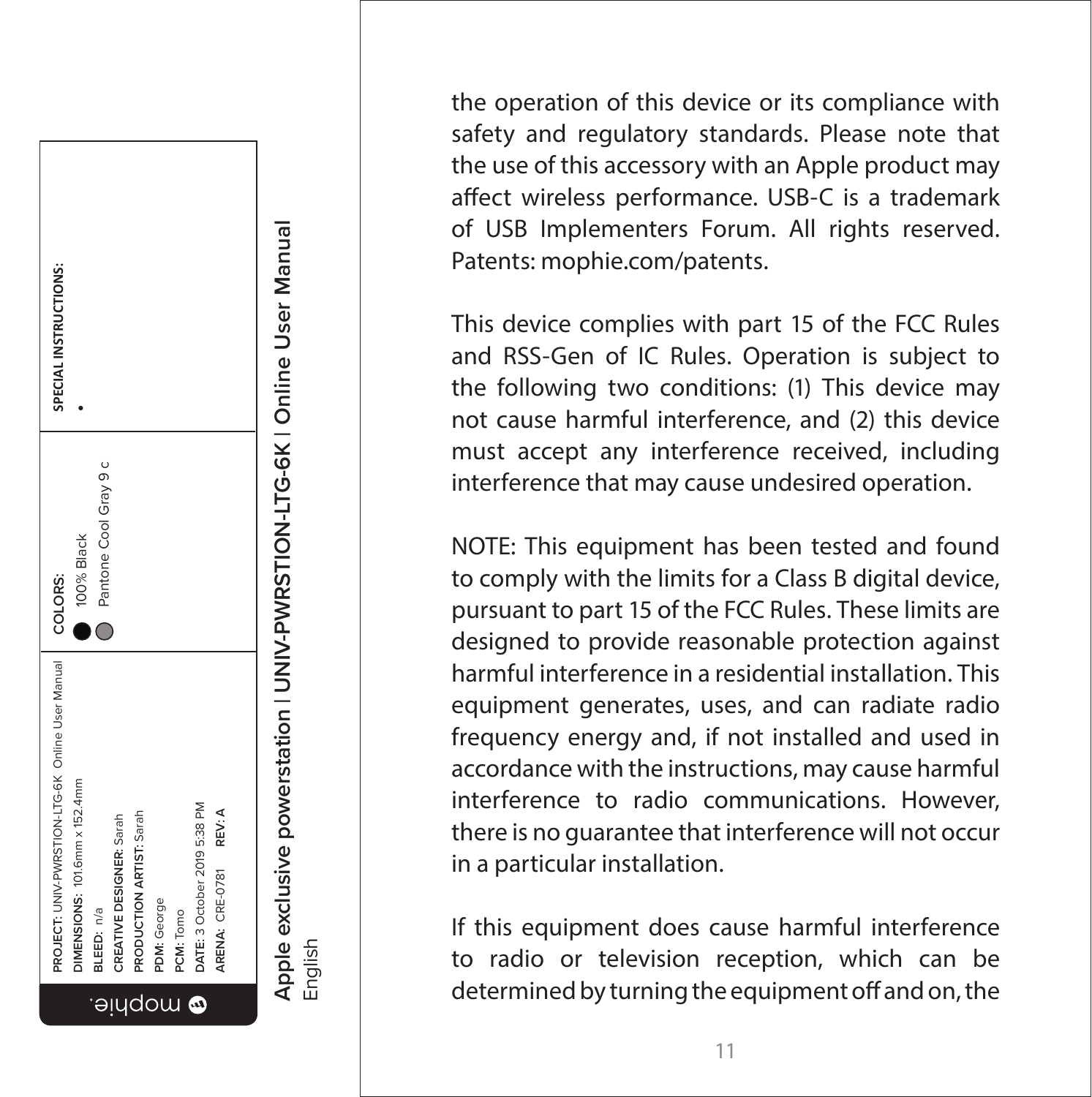

user is encouraged to try to correct the interference by one or more of the following measures:

- **•** Reorient or relocate the receiving antenna.
- **•** Increase the separation between the equipment and receiver.
- **•** Connect the equipment into an outlet on a circuit different from that to which the receiver is connected.
- **•** Consult the dealer or an experienced technician for help.

CAUTION: To comply with the limits of the Class B digital device, pursuant to Part 15 of the FCC Rules, this device must be used with certified peripherals and shielded cables. All peripherals must be shielded and grounded. Operation with noncertified peripherals or non-shielded cables may result in interference to radio or reception.

MODIFICATION: Any changes or modifications of this device could void the warranty.

THIS DEVICE CONFORMS TO UL STD. 60950-1. CERTIFIED TO CSA STD. C22.2 NO. 60950-1. CONFORMS TO UL SUBJECT STD. 2056.

WEEE DECLARATION: All of our products are marked with the WEEE symbol; this indicates that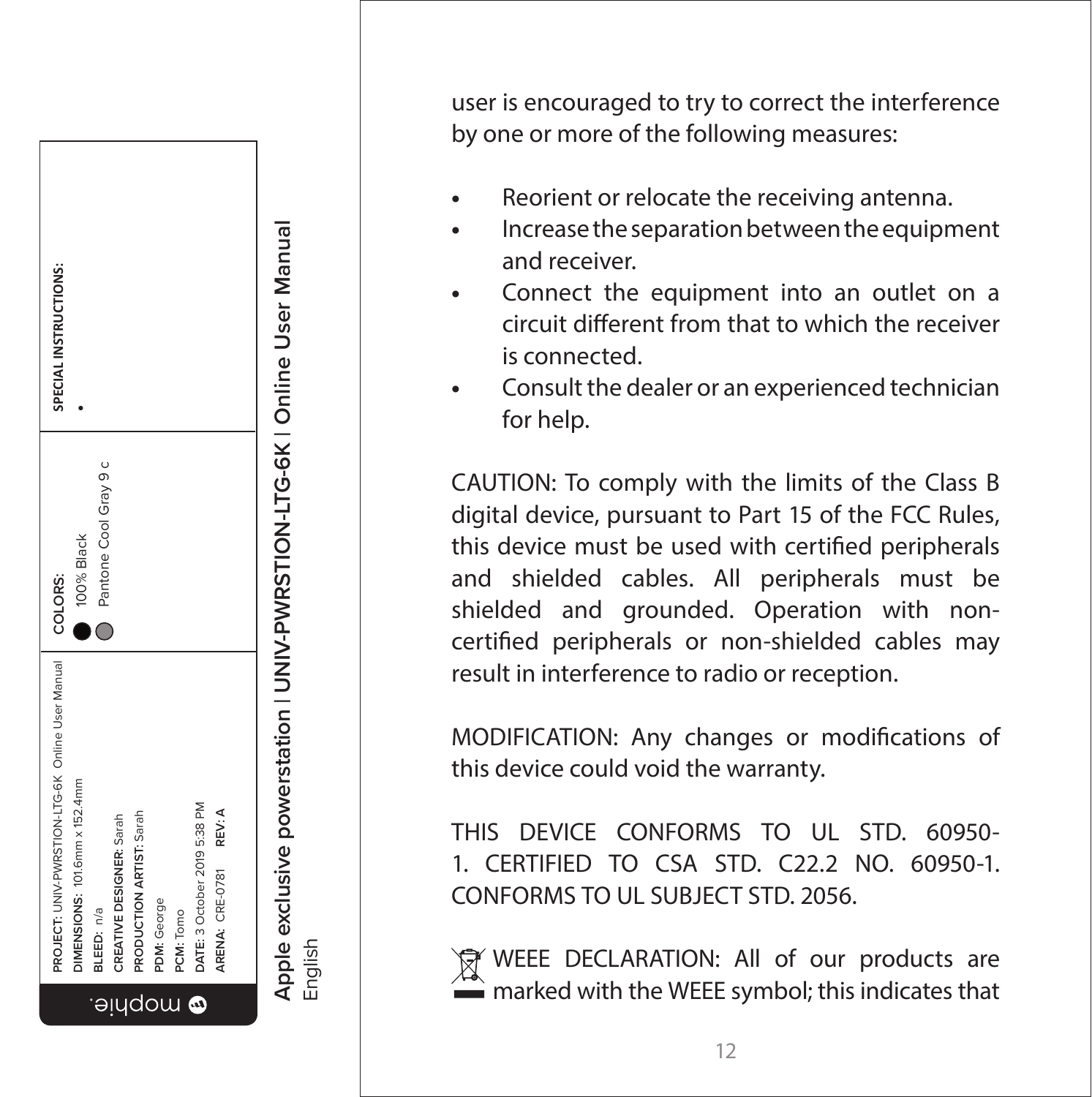

this product must NOT be disposed of with other waste. Instead it is the user's responsibility to dispose of their waste electrical and electronic equipment by handing it over to an approved re-processor, or by returning it to mophie for reprocessing. For more information about where you can send your waste equipment for recycling, please contact mophie, inc. or one of your local distributors.